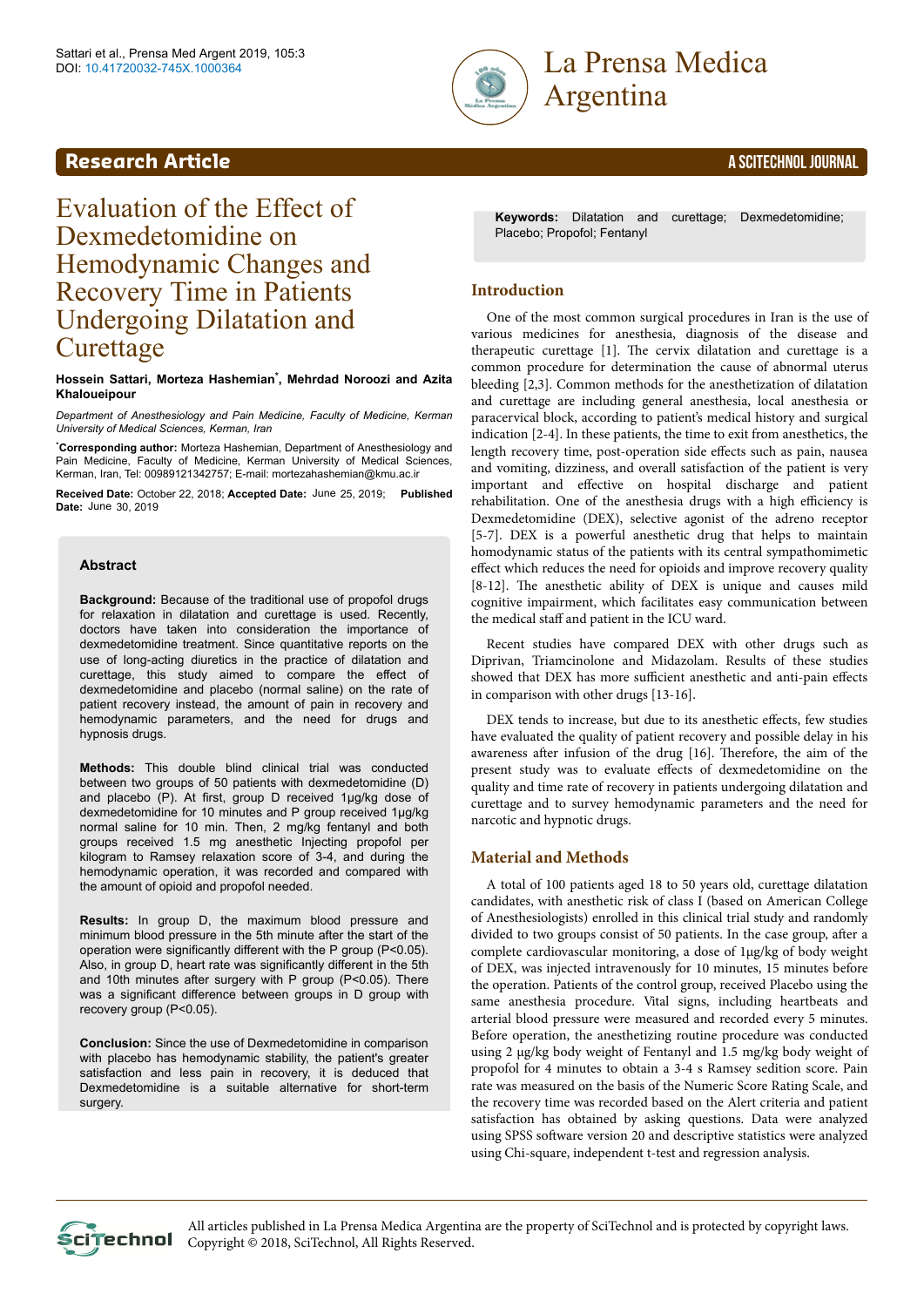*Citation: Sattari H, Hashemian M, Noroozi M, Khaloueipour Z (2019) Evaluation of the Effect of Dexmedetomidine on Hemodynamic Changes and Recovery Time in Patients Undergoing Dilatation and Curettage. Prensa Med Argent.*

# **Results**

The aim of this study was to evaluate the effects of Dexmedetomidine on patients undergone curettage dilatation, 50 patients with a mean age of 36 years old and an average weight of 68.5 kgs, compared with 50 control subjects with an average age of 36.5 years old and an average weight 68 kgs. One of the patients in the control group and 4 patients in the case group were excluded from the study due to exclusion criteria or lack of cooperation. Weight and age

differences between study groups, were not statistically significant, P value=0.79 and 0.84 respectively. Нe mean of the maximum blood pressure in both groups of study before surgery, 5, 10, 15 and 20 minutes after surgery has showed in Table 1. Results showed that there was no significant difference in pre-operative maximum blood pressure between study groups based on Mann-Whitney test (P value=  $0.22$ ). The differences were only significant for maximum blood pressure 5 minutes after surgery (p value=0.007)

| Group   |                | Pre-operative | 5 min  | $10$ min | $15$ min | 20 min |
|---------|----------------|---------------|--------|----------|----------|--------|
| Control | Mean (mmHg)    | 126.83        | 112.55 | 115.54   | 124.66   | 116.00 |
|         | Number         | 49            | 49     | 33       | 6        |        |
|         | Std. variation | 24.57         | 18.41  | 14.98    | 26.76    | $\sim$ |
| Case    | Mean (mmHg)    | 132.63        | 125.02 | 117.18   | 114.09   | 121.00 |
|         | Number         | 46            | 46     | 44       | 21       | 6      |
|         | Std. variation | 16.48         | 24.86  | 22.18    | 16.12    | 21.78  |

Table 1: Results of maximum blood pressure in study groups.

The mean of the minimum blood pressure in both groups of study before surgery, 5, 10, 15 and 20 minutes after surgery has showed in Table 2. Results showed that there was no significant difference in preoperative minimum blood pressure between study groups based on

Mann-Whitney test (P value=  $0.6$ ). The differences were only significant for minimum blood pressure 5 minutes after surgery (p value=0.002).

| Group   |                | Pre-operative | 5 min   | $10 \text{ min}$ | $15 \text{ min}$ | $20 \text{ min}$         |
|---------|----------------|---------------|---------|------------------|------------------|--------------------------|
| Control | Mean (mmHg)    | 82.469        | 69.645  | 71.9394          | 74.666           | 65.000                   |
|         | Number         | 49            | 48      | 33               | 6                | 1                        |
|         | Std. variation | 11.91         | 11.04   | 12.559           | 19.14            | $\overline{\phantom{a}}$ |
| Case    | Mean (mmHg)    | 84.521        | 78.0652 | 70.295           | 67.428           | 67.000                   |
|         | Number         | 46            | 46      | 44               | 21               | 6                        |
|         | Std. variation | 12.14         | 13.89   | 15.04            | 10.19            | 11.48                    |

## Table 2: Results of minimum blood pressure in study groups.

The mean of the heartbeat in both groups of study before surgery, 5, 10, 15 and 20 minutes after surgery has showed in table 3. Results showed that there was no significant difference in pre-operative heartbeat between study groups based on Mann-Whitney test (P value=0.1). The differences were significant for heartbeat 5 and 10 minutes after surgery (p value=0.00).

| Group   |                  | Pre-operative | 5 min  | $10$ min | $15 \text{ min}$ | $20 \text{ min}$         |
|---------|------------------|---------------|--------|----------|------------------|--------------------------|
| Control | Mean (Beats/min) | 96.224        | 82.857 | 81.147   | 83.666           | 105.000                  |
|         | Number           | 49            | 49     | 34       | 6                |                          |
|         | Std. variation   | 15.71         | 13.38  | 15.19    | 15.69            | $\overline{\phantom{a}}$ |
| Case    | Mean (Beats/min) | 90.739        | 68.326 | 69.54    | 73.050           | 79.666                   |
|         | Number           | 46            | 46     | 44       | 20               | 6                        |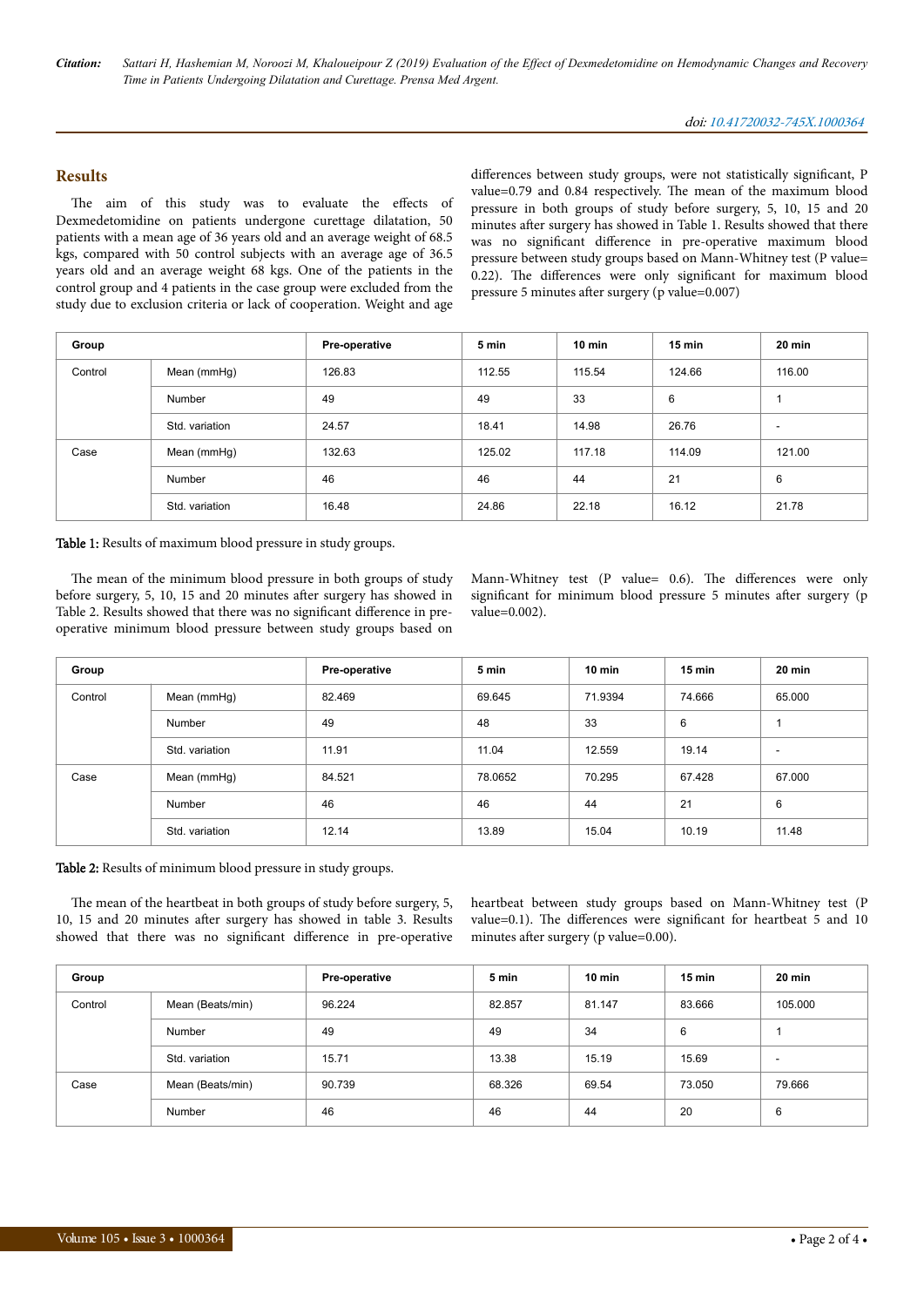| Sto<br>110T<br>ונ | $\sim$<br>.04<br>. | $\cdot$<br>the contract of the contract of the | $ \sim$<br>0.11<br>$\sim$ $\sim$ | ۰. د ۱ | 28.59<br>. |
|-------------------|--------------------|------------------------------------------------|----------------------------------|--------|------------|

Table 3: Results of heartbeat in study groups.

Pain rate was measured on the basis of the Numeric Score Rating Scale. Mean of pain scores in study groups was showed in Table 4. The mean pain score in the control group was 2.79 and in the case group was 0.68, which shows a significant difference in pain score, based on Mann-Whitney test, (P value=0.008).

| <b>Groups</b> | Pain Score | Prevalence     | %     |
|---------------|------------|----------------|-------|
| Control       | $0.0\,$    | 6              | 12.2  |
|               | 1.0        | 9              | 18.4  |
|               | 2.0        | 5              | 10.2  |
|               | 3.0        | 14             | 28.6  |
|               | 4.0        | $\overline{7}$ | 14.3  |
|               | $5.0$      | $\overline{4}$ | 8.2   |
|               | 6.0        | $\mathbf{1}$   | 2.0   |
|               | 7.0        | $\overline{2}$ | 4.1   |
|               | 8.0        | $\mathbf{1}$   | 2.0   |
|               | Total      | 49             | 100.0 |
| Case          | 0.00       | 35             | 79.5  |
|               | 1.00       | $\overline{2}$ | 4.5   |
|               | 2.00       | $\overline{2}$ | 4.5   |
|               | 3.00       | $\mathbf{1}$   | 2.3   |
|               | 4.00       | $\mathbf{1}$   | 2.3   |
|               | 5.00       | $\overline{c}$ | 4.5   |
|               | 7.00       | $\mathbf{1}$   | 2.3   |
|               | Total      | 44             | 100.0 |

Table 4: Pain score in study groups.

#### **Discussion**

Different types of surgeries are being performed today, which has created an increasing number of challenges for anesthetists [17]. Нe time to wake up and exit from anesthesia, the length of stay in the recovery, the various side effects such as pain, nausea, vomiting and dizziness, and the overall satisfaction of patients is very important [18]. Various drugs have been studied to improve the condition of anesthesia and recovery afterwards. One of the most commonly used drugs is Dexmedetomidine (DEX) that is an anxiety reducing and antipain drug. DEX is notable for its ability to provide sedation without risk of respiratory depression and can provide cooperative or semiarousable sedation [19].

The aim of this study was to investigate the effects of DEX on hemodynamic parameters (heart rate and blood pressure), respiratory status, the time of recovery, and the need for drugs and anesthetic drugs. Нe targeted parameters in this study were hemodynamic stability (the maximum and minimum blood pressure in the 5 different times after surgery) and reduction of postoperative pain in recovery.

The results of this study showed that the mean of maximum blood pressure 5 minutes after operation was 125.0 mmHg in the case group and 112.4 mmHg in the control group indicating a significant difference. The average blood pressure was 5 minutes after surgery in the case group was 87.1 mm Hg and 69.4 mmHg in the control group that showed significant difference between study groups. The patient's motion was 11 and 21 times in the case and control groups respectively; According to Chi-square test, this difference was not significant. Results of pain score indicated that the drug group has significantly more pain than the case group. Based on independent ttest, activity levels, respiratory status and arterial oxygen levels were similar in both study groups.

Sethi et al. compared Diprivan and DEX in convenience of patients and the usefulness of these drug for cervix dilatation and curettage surger. Results showed that the satisfaction score of the patient and surgeon in is higher for DEX and patients who undergone anesthesia with DEX, has better hemodynamic properties [14].

Bani Hashem et al. compared the sedation effects of DEX with Midazolam in esophageal echocardiography patients. Results showed that long-acting doses of DEX, as compared with midazolam, are an appropriate drug for relaxation and patient satisfaction [16].

The results of this study are consistent with the results of Sethi et al. [14] on curettage operation. Both studies showed that the effects of DEX on hemodynamic stability is considerable in short-term surgery and can reduce patient's pain in recovery. Also in terms of hemodynamic stability, our results is approximately similar to results of Alimian et al. study [20] conducted on patients candidate for posterior fusion surgery of the spine; hemodynamic stability and recovery pain are the same in both studies. Нe results of our study is also in direction with the results of merisheti et al study [21] and tanscanan et al study [22].

## **Conclusion**

Since the use of Dexmedetomidine in comparison with placebo has hemodynamic stability, the patient's greater satisfaction and less pain in recovery, it is deduced that Dexmedetоmidine is a suitable alternative for short-term surgery.

## **References**

- 1. [Aimakhu VE, Ogunbode O \(1972\) Para cervical block anesthesia](https://obgyn.onlinelibrary.wiley.com/doi/abs/10.1002/j.1879-3479.1972.tb00821.x) [for minor gynecology surgery. Int J Gynaecol Obstet 10: 66-71.](https://obgyn.onlinelibrary.wiley.com/doi/abs/10.1002/j.1879-3479.1972.tb00821.x)
- 2. Guido RS, Stovall DW (2010) Dilation and curettage.
- 3. [Chanrachakul B, Likittanasombut P, Prasertsawat OP, Herabutya](https://www.sciencedirect.com/science/article/pii/S0029784401015290) [Y \(2001\) Lidocaine versus plain saline for pain relief in fractional](https://www.sciencedirect.com/science/article/pii/S0029784401015290) [curettage: A randomized controlled trial. Obstet Gynecol 98:](https://www.sciencedirect.com/science/article/pii/S0029784401015290) [592-595.](https://www.sciencedirect.com/science/article/pii/S0029784401015290)
- 4. Rogers RM, Steege JF, Metzger DA, Levy BS (1998) Chronic pelvic pain: An integrated approach. Saunders Company 31-58.